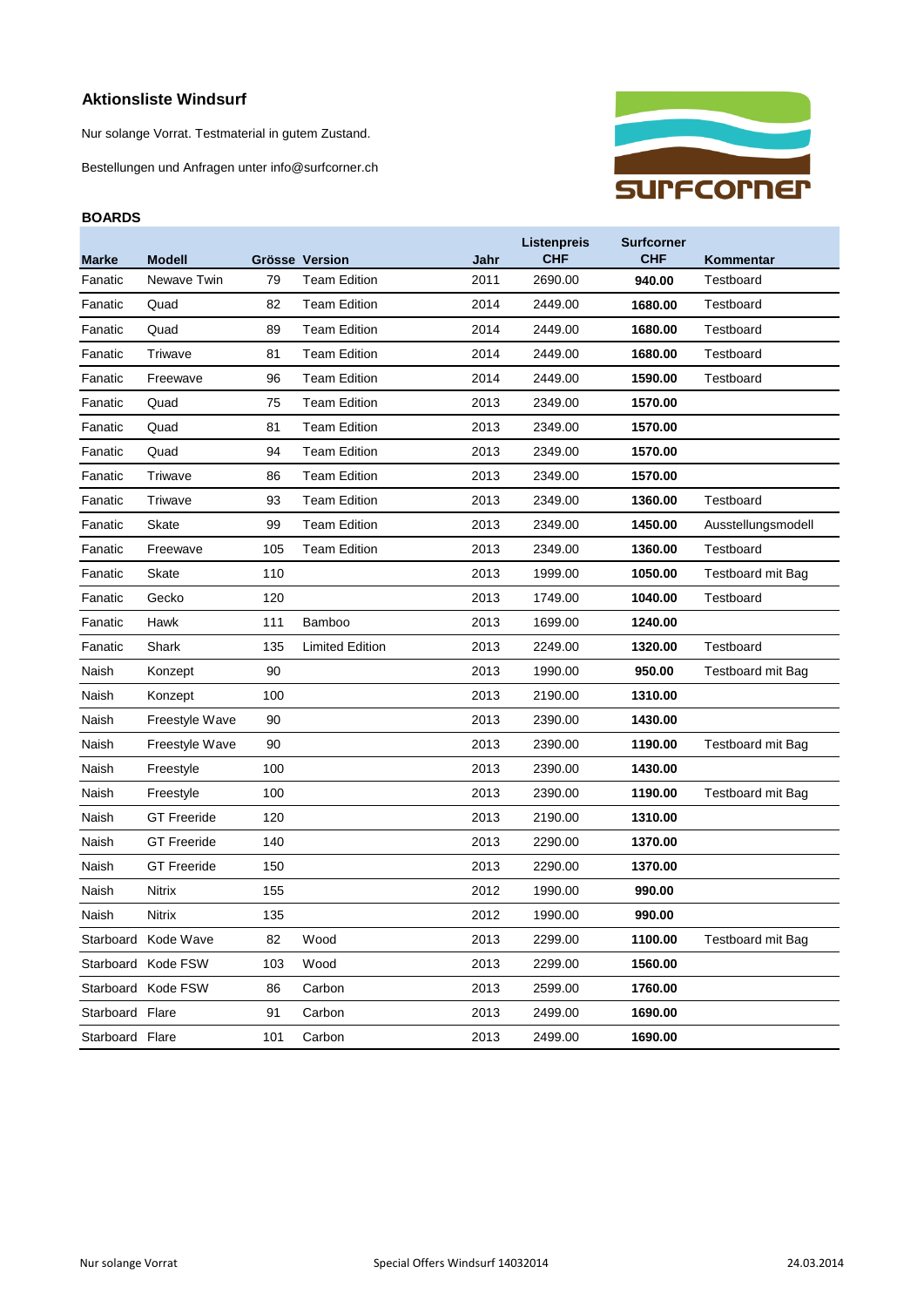## **SEGEL**

| <b>Marke</b> | <b>Modell</b> | Grösse Farbe |                          | Jahr | Listenpreis<br><b>CHF</b> | <b>Surfcorner</b><br><b>CHF</b> | Kommentar |
|--------------|---------------|--------------|--------------------------|------|---------------------------|---------------------------------|-----------|
| North        | Hero          | 4.7          | White-Bberry-Grey-Yellow | 2012 | 769.00                    | 420.00                          | Testsegel |
| North        | Hero          | 4.7          | White-Bberry-Yellow      | 2013 | 769.00                    | 460.00                          | Testsegel |
| North        | Hero          | 5.0          | White-Blue-Brown-Yellow  | 2012 | 789.00                    | 430.00                          | Testsegel |
| North        | Hero          | 5.0          | White-Bberry-Yellow      | 2013 | 789.00                    | 470.00                          | Testsegel |
| North        | Idol          | 5.3          | White-Brown-Green        | 2013 | 709.00                    | 420.00                          | Testsegel |
| North        | Volt          | 5.3          | White-Blue-Bberry        | 2013 | 809.00                    | 480.00                          | Testsegel |
| North        | Idol          | 5.6          | White-Blue-Bberry        | 2013 | 729.00                    | 430.00                          | Testsegel |
| North        | Idol          | 5.9          | White-Blue-Bberry        | 2013 | 739.00                    | 440.00                          | Testsegel |
| North        | Volt          | 5.9          | White-Blue-Bberry        | 2013 | 819.00                    | 490.00                          | Testsegel |
| North        | Volt          | 6.4          | Code VI                  | 2013 | 989.00                    | 590.00                          | Testsegel |
| North        | Natural       | 6.6          | White-Blue-Bberry-Yellow | 2013 | 669.00                    | 400.00                          | Testsegel |
| North        | X-Type        | 7.3          | White-Blue-Brown-Yellow  | 2012 | 899.00                    | 530.00                          | Testsegel |
| North        | X-Type        | 7.3          | White-Blue-Bberry-Yellow | 2013 | 899.00                    | 530.00                          | Testsegel |
| North        | Natural       | 7.8          | White-Bberry-Grey-Yellow | 2012 | 709.00                    | 420.00                          | Testsegel |
| North        | S-Type        | 8.4          | White-Blue-Bberry-Yellow | 2013 | 989.00                    | 640.00                          | Testsegel |
| Naish        | Session       | 3.7          |                          | 2013 | 685.00                    | 470.00                          |           |
| Naish        | Session       | 3.7          | rot                      | 2010 | 685.00                    | 270.00                          | Occasion  |
| Naish        | Session       | 4.0          |                          | 2013 | 725.00                    | 500.00                          |           |
| Naish        | Session       | 4.2          |                          | 2013 | 750.00                    | 520.00                          |           |
| Naish        | Session       | 4.5          |                          | 2013 | 775.00                    | 540.00                          |           |
| Naish        | Session       | 4.7          |                          | 2013 | 785.00                    | 540.00                          |           |
| Naish        | Session       | 5.0          |                          | 2013 | 815.00                    | 570.00                          |           |
| Naish        | Session       | 5.3          | gelb                     | 2012 | 850.00                    | 420.00                          | Testsegel |
| Naish        | Session       | 5.3          |                          | 2013 | 850.00                    | 590.00                          |           |
| Naish        | Session       | 5.7          |                          | 2013 | 875.00                    | 610.00                          |           |
| Naish        | Session       | 6.1          | blau                     | 2011 | 920.00                    | 340.00                          | Occasion  |
| Naish        | Session       | 6.7          | rot                      | 2011 | 949.00                    | 350.00                          | Occasion  |
| Naish        | Force         | 4.0          |                          | 2013 | 775.00                    | 540.00                          |           |
| Naish        | Force         | 4.2          | grün                     | 2013 | 799.00                    | 390.00                          | Testsegel |
| Naish        | Force         | 4.7          |                          | 2013 | 835.00                    | 580.00                          |           |
| Naish        | Force         | 5.3          | grün                     | 2013 | 875.00                    | 420.00                          | Testsegel |
| Naish        | Force         | 5.7          |                          | 2013 | 899.00                    | 620.00                          |           |
| Naish        | Force         | 6.2          |                          | 2013 | 935.00                    | 650.00                          |           |
| Naish        | Chopper       | Small        |                          | 2013 | 690.00                    | 480.00                          |           |
| Naish        | Chopper       | Medium       |                          | 2013 | 740.00                    | 510.00                          |           |
| Naish        | Chopper       | Large        |                          | 2013 | 775.00                    | 540.00                          |           |
| Naish        | Chopper       | Xlarge       |                          | 2013 | 799.00                    | 550.00                          |           |
| Naish        | Boxer         | 4.0          |                          | 2013 | 810.00                    | 560.00                          |           |
| Naish        | Boxer         | 4.7          | weiss                    | 2012 | 845.00                    | 380.00                          |           |